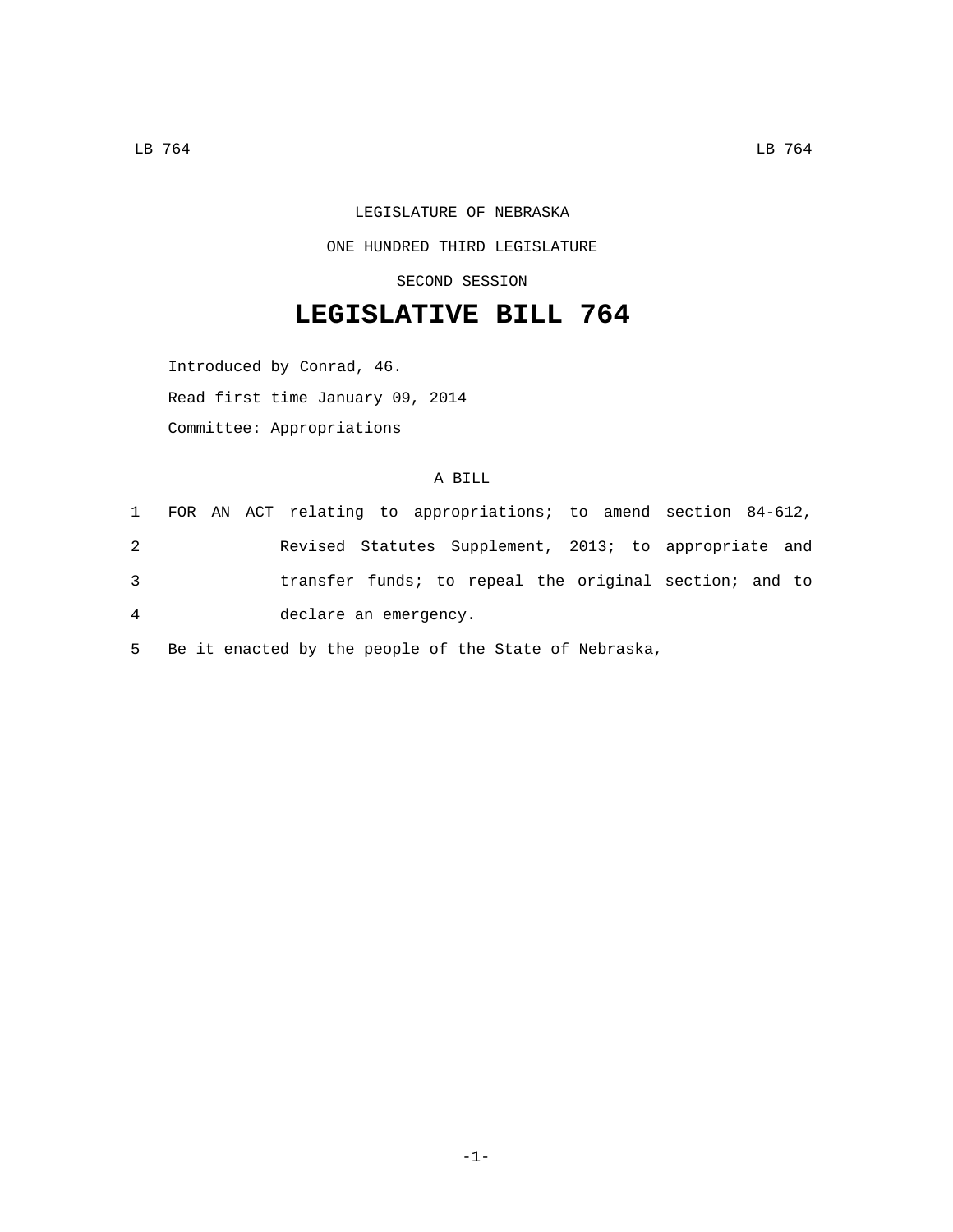| 1  | Section 1. There is hereby appropriated \$1,800,000 from             |
|----|----------------------------------------------------------------------|
| 2  | the General Fund for FY2014-15, to the Board of Regents of the       |
| 3  | University of Nebraska, for Program 781, for pediatric cancer        |
| 4  | research at the University of Nebraska Medical Center. The Board of  |
| 5  | Regents shall report how such funds were spent to the Appropriations |
| 6  | Committee of the Legislature on or before December 31, 2014. The     |
| 7  | report shall be submitted electronically.                            |
| 8  | Sec. 2. Section 84-612, Revised Statutes Supplement,                 |
| 9  | 2013, is amended to read:                                            |
| 10 | 84-612 (1) There is hereby created within the state                  |
| 11 | treasury a fund known as the Cash Reserve Fund which shall be under  |
| 12 | the direction of the State Treasurer. The fund shall only be used    |
| 13 | pursuant to this section.                                            |
| 14 | The State Treasurer shall transfer funds from the<br>(2)             |
| 15 | Cash Reserve Fund to the General Fund upon certification by the      |
| 16 | Director of Administrative Services that the current cash balance in |
| 17 | the General Fund is inadequate to meet current obligations. Such     |
| 18 | certification shall include the dollar amount to be transferred. Any |
| 19 | transfers made pursuant to this subsection shall be reversed upon    |
| 20 | notification by the Director of Administrative Services<br>that      |
| 21 | sufficient funds are available.                                      |
| 22 | (3) In addition to receiving transfers from other funds,             |
| 23 | the Cash Reserve Fund shall receive federal funds received by the    |
| 24 | State of Nebraska for undesignated general government purposes,      |

federal revenue sharing, or general fiscal relief of the state.

-2-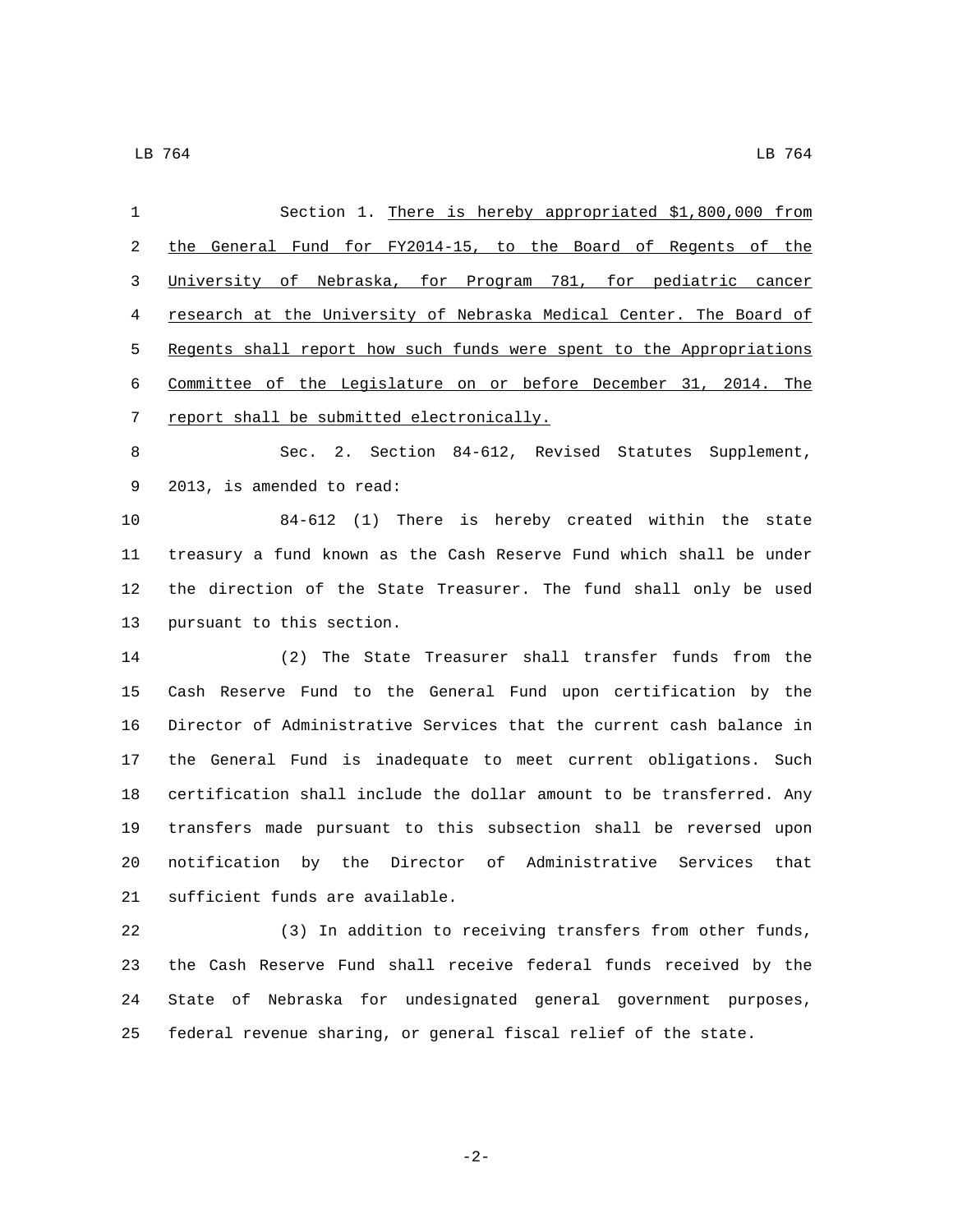(4) On July 7, 2009, the State Treasurer shall transfer five million dollars from the Cash Reserve Fund to the Roads Operations Cash Fund. The Department of Roads shall use such funds to provide the required state match for federal funding made available

5 to the state through congressional earmarks.

 (5) The State Treasurer shall transfer a total of thirty- seven million dollars from the Cash Reserve Fund to the General Fund on or before June 30, 2012, on such dates and in such amounts as directed by the budget administrator of the budget division of the 10 Department of Administrative Services.

 (6) The State Treasurer shall transfer a total of sixty- eight million dollars from the Cash Reserve Fund to the General Fund on or before June 30, 2013, on such dates and in such amounts as directed by the budget administrator of the budget division of the 15 Department of Administrative Services.

 (7) The State Treasurer, at the direction of the budget administrator of the budget division of the Department of Administrative Services, shall transfer not to exceed twelve million dollars in total between July 1, 2011, and November 30, 2012, from the Cash Reserve Fund to the Ethanol Production Incentive Cash Fund, for ethanol production incentive credits, on such dates and in such 22 amounts as certified by the Tax Commissioner.

 (8) The State Treasurer, at the direction of the budget administrator of the budget division of the Department of Administrative Services, shall transfer an amount equal to the total

-3-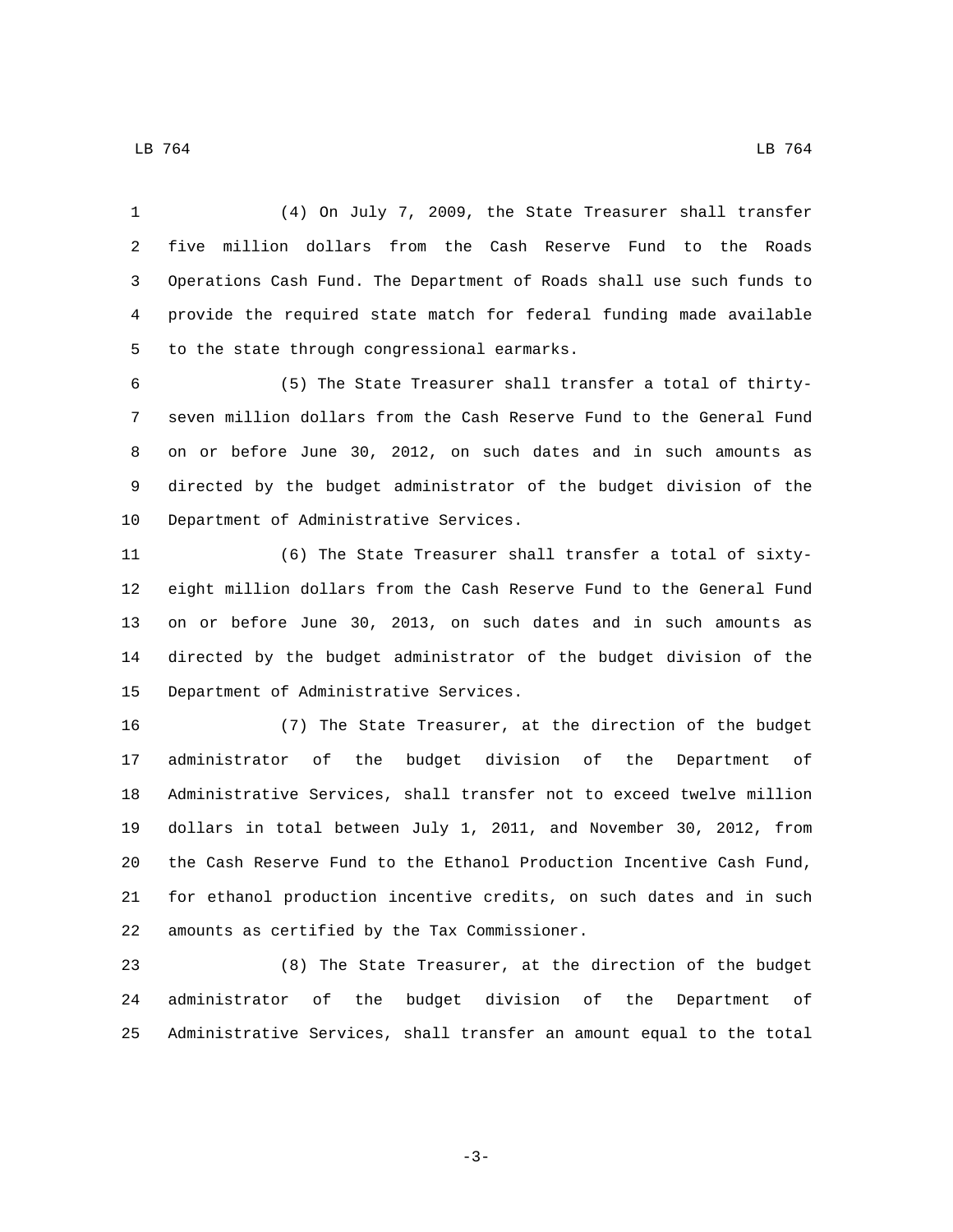$\,$  LB  $\,$  764  $\,$  LB  $\,$  764  $\,$  LB  $\,$  764  $\,$  LB  $\,$  764  $\,$ 

 amount transferred pursuant to subsection (7) of this section from the Ethanol Production Incentive Cash Fund to the Cash Reserve Fund in such amounts as certified by the Tax Commissioner on or before November 30, 2012.4

 (9) The State Treasurer, at the direction of the budget administrator of the budget division of the Department of Administrative Services, shall transfer eighty million dollars from the Cash Reserve Fund to the Nebraska Capital Construction Fund on or 9 before August 15, 2012.

 (10) The State Treasurer, at the direction of the budget administrator of the budget division of the Department of Administrative Services, shall transfer one million dollars from the Cash Reserve Fund to the Affordable Housing Trust Fund on or before 14 August 15, 2012.

 (11) The State Treasurer shall transfer ten million dollars from the Cash Reserve Fund to the General Fund on or before June 30, 2013, on such date as directed by the budget administrator of the budget division of the Department of Administrative Services.

 (12) The State Treasurer, at the direction of the budget administrator of the budget division of the Department of Administrative Services, shall transfer not to exceed forty-three million fifteen thousand four hundred fifty-nine dollars in total from the Cash Reserve Fund to the Nebraska Capital Construction Fund 24 between July 1, 2013, and June 30, 2017.

(13) The State Treasurer shall transfer one million eight

-4-